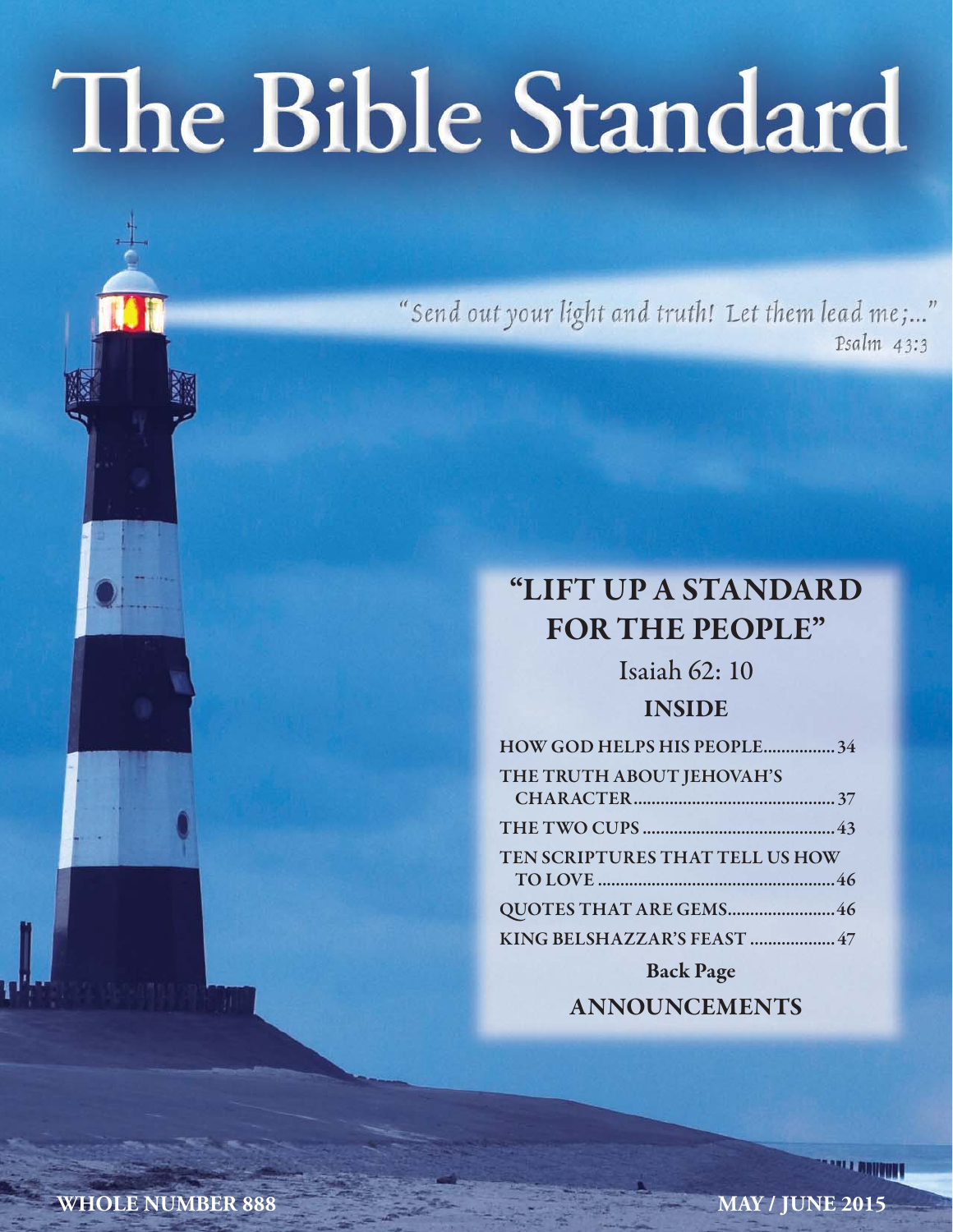

# how god helps his people *"Teach me thy way, O LORD, and lead me in a plain path, because of mine enemies"* (Psa. 27: 11).

Jehovah in His graciousness has invited the called, chosen and

faithful of this expanded Gospel Age to sit at His Table of Truth and be schooled by His chosen leaders. A child of God becomes justified through faith in Christ, then goes on to consecrate his life to his Father in heaven by giving up self-will and world-will and accepting God's will as his own. God encourages his faithful to "Come out of her, my people" (Rev. 18:  $4$ ). This thought is given to us in Jer.



51: 6, "Flee out of the midst of Babylon." As consecrated children of God we no longer belong to Satan in Babylon, rather we know the LORD can direct our course in whatever way He chooses, if we put ourselves under His

care! Yes, like King David we cry out "Create in me a clean heart, O God; and renew a right spirit within me" (Psa. 51: 10).

What a blessed privilege the LORD sets before the justified, consecrated and sanctified ones in our text! We can call out for the understanding of His Word with these words "teach me thy way O LORD" and with confidence expect an answer; if we study the Scriptures trying to find the underlying principle of God's teachings, then commit all to the Father in prayer, asking Him to guide through reason and judgment; then using that judgment and reason to the best of our ability. When we come to the table of the LORD to be fed this is our privilege. Jer. 15: 16 says "Thy words were found, and I did eat them; and thy word was unto me the joy and rejoicing of mine heart: for I am called by thy name, O LORD God of hosts."

The whole world is in a condition of alienation from God. When we inquire why this is so, the Bible informs us that it is the result of Adam's disobedience to the just law of his Creator. We see, then, that God is not responsible for the present conditions—although for a wise purpose He has permitted them to come about. "Perverse disputings of men of corrupt minds, and destitute of the truth, supposing that gain is godliness: from such

withdraw thyself" (1 Tim. 6: 5). Jehovah created man under favorable conditions and with sufficient knowledge to enable him to take the proper course. Man brought the curse of death and all its results upon himself by taking heed to his own will (like Satan, the original sinner); consequently this course brought the entire race of Adam into Divine disfavor.

First Satan's lie in Eden misled Mother Eve to doubt the truth of God's statement "But of the tree of the knowledge of good and evil, thou shalt not eat of it: for in the day that thou eatest thereof thou shalt surely die" (Gen. 2: 17). Adam was not deceived; he deliberately disobeyed the Divine command, and brought the penalty of death upon himself and all of his posterity. Separated from God, mankind gradually came under the influence of God's Adversary—who has brought them more and more under the power of superstition and ignorance. This is true of practically all classes, in all lands. But while God does not purpose that the veil of ignorance shall remain forever upon humanity, yet He prefers to leave them in this discarded condition for a time, knowing that it is better for them to be in ignorance while present conditions exist. Knowledge would bring a responsibility which natural man in this present condition would be unable to bear.

God has a bountiful arrangement through which every human being will have a full opportunity to receive a blessing through our Lord Jesus Christ; but this will be accomplished in the future. Through the Gospel, God issued an invitation to the Gentile nations. This invitation has appealed only to people who are dissatisfied with present evil circumstances, and are yearning to come into favor with God; as the Apostle said, "Feeling after God, if haply they might find Him" (Acts  $17: 27$ ). During the Gospel Age the only ones whom He has invited are those who were feeling after God and striving against sin. The self-satisfied were not invited. All the promises of the Bible are designed for those who come to the point where they long to get away from evil in themselves and others and in evil systems, and to draw near to God. This precious thought is given in 1 Pet. 2: 9 "But ye are a chosen generation, a royal priesthood, an holy nation, a peculiar people; that ye should shew forth the praises of him who hath called you out of darkness into his marvelous

The Bible Standard—(ISSN: 1556-8555) Publisher, the Bible Standard Ministries (LHMM)—Address: Bible Standard Ministries, 1156 St. Matthews Road, Chester Springs, PA, 19425-2700, U.S.A. Editor, Leon J. Snyder. Periodicals Postage paid at Kutztown, PA. Postmaster: Send address corrections to Th e Bible Standard, 1156 St. Matthews Road, Chester Springs, PA, 19425-2700; Rates: One year's subscription—\$12.00 (6 issues); single issues—\$2.50 each. **Web Site: www.biblestandard.com**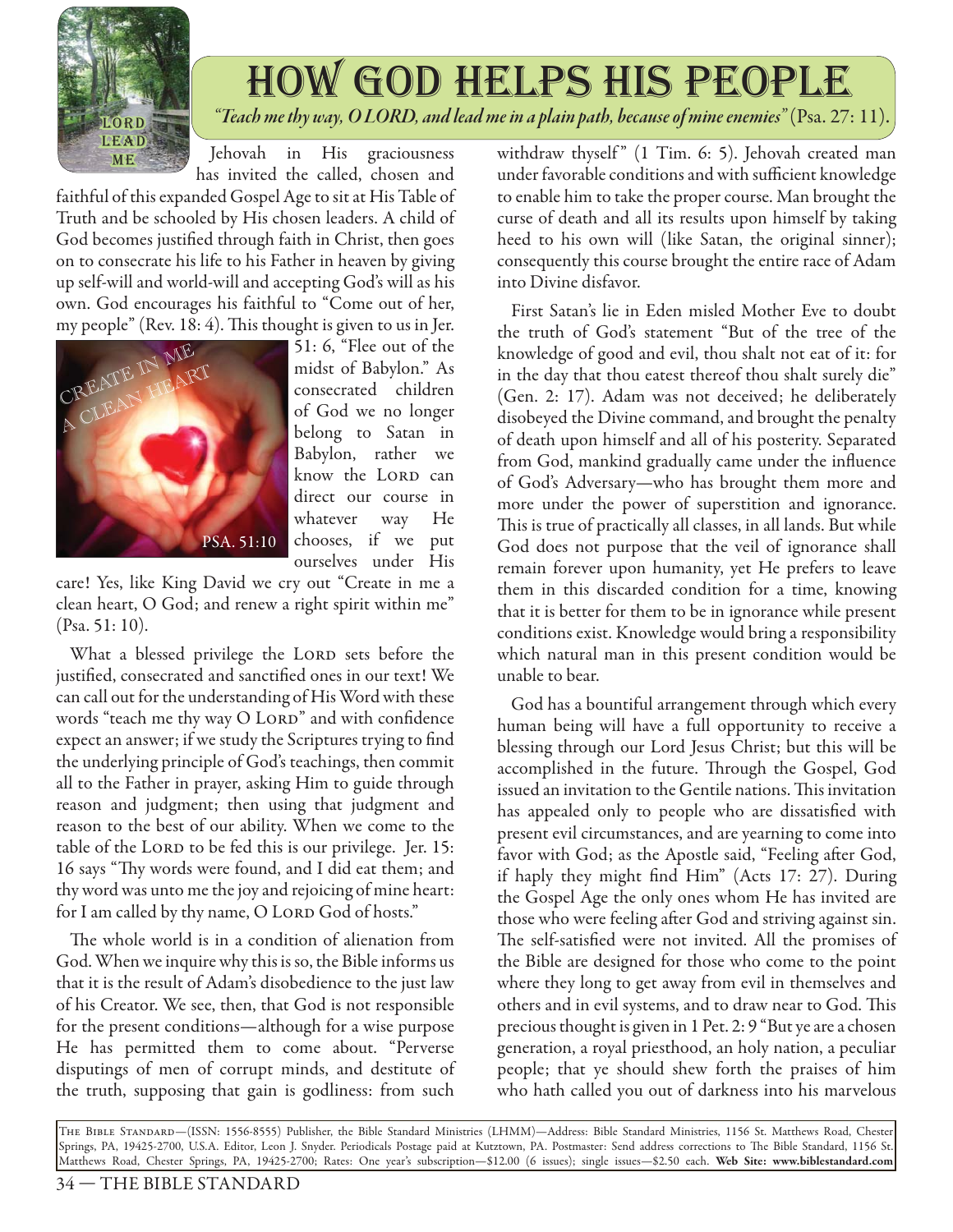light." "Jesus saw Nathanael coming to him, and saith of him, Behold an Israelite indeed, in whom is no guile" ( John 1: 47).

In dealing with this class whom He has called out from the world, God has used a variety of methods in operating toward them. In Old Testament times He spoke through the Prophets. In later times He has spoken through His Son and through the Apostles. Our primary drawing and calling is of the Father up to the time when we accept His grace in Christ and make our consecration. This consideration is given in John 6: 44 "No man can come to me, except the Father which hath sent me draw him [invite him]: and I will raise him up at the last day." There is a measure of selection or election in this expanded Gospel Age; until the Millennial Mediatorial Reign of Christ begins. There is an exclusiveness about this special invitation. We must recognize and accept that the Father is not drawing all mankind now! That work of drawing the worldly is for the next age; the time mentioned in Rev. 22: 17 when the water of life shall flow freely and whosoever will, may come; has not yet come. With the message to the called-out class, however, the matter is different.



When we consider the work of Christ's Kingdom for blessing the entire world of mankind under the restitution blessings of Acts 3: 19-21; we look to the words of the Son of God and the Apostles for a clear, succinct statement that God is perfect in Wisdom, Justice, Love and Power; and that in proportion as any come to understand

the character of their Creator, in that same proportion will they come to understand His plans and purposes. While many have a general knowledge of God, only those who approach Him in His appointed way can have any dealings whatever with Him. There must be an introduction, or else they cannot have a hearing with Him, nor will He deal with them. Whoever comes to the Father must come through the Son, as our Lord declares "Jesus saith unto him, I am the way, the truth, and the life: no man cometh unto the Father, but by me" ( John 14: 6). All who will come in this specified way are privileged so to come, and all such shall know of Him, trust in Him, and be thoroughly



sympathetic with His aims and objects. Moreover, they must lay down their lives in the doing of His will, as did their Head and Example. After God has adopted

them into His family, then He will speak to them as His children. But unless they become His children, He will have no dealings at all with them until Christ's Millennial Mediatorial Reign.

To the wicked the LORD says, "What hast thou to do to declare my statutes, or that thou shouldest take my covenant in thy mouth? Seeing thou hatest instruction and casteth my words behind thee" (Psa. 50: 16, 17). We understand these words to be addressed to those who have come into covenant relationship with God, but who have failed to carry out their part of the covenant promises. In the Scriptures the world of mankind are not spoken of as "the wicked." On the contrary, the world is described as blind, buried in ignorance and superstition, dead in trespasses and sins.

The class to which these verses refer are those who have become children of God, but who have then become wicked—covenant breakers. To illustrate: In the case of the Sodomites, although they were accounted very reprehensible, yet God does not speak of them as the wicked (Ezek. 16: 44-52; Matt. 11: 20-24). But in the case of those who have been introduced to the Father, those who have come to a knowledge of the Truth and have consecrated their lives to the LORD, it is different. If any such shall live contrary to that knowledge and to that consecration, they will be classed as the wicked. So we see that the "wicked" are those only who have come into the Divine relationship and who have proved unworthy to remain therein.

God has no covenant dealings with the world at large; for all mankind are under the death sentence. All of the children of Adam go down into death under the sentence pronounced upon our first parents in Eden. Mankind are, at this time, aliens and strangers even from the commonwealth of Israel, who were God's chosen people. But He tells His people not only about Himself, but also about His great Plan for the blessing of all the families of the earth. When the due time arrives, when the Spirit and the Bride shall say, "Come" (Rev. 22: 17), then all mankind shall have the opportunity granted them to come to a knowledge of the Truth as centered in Christ Jesus. "Then the blind eyes shall be opened and the deaf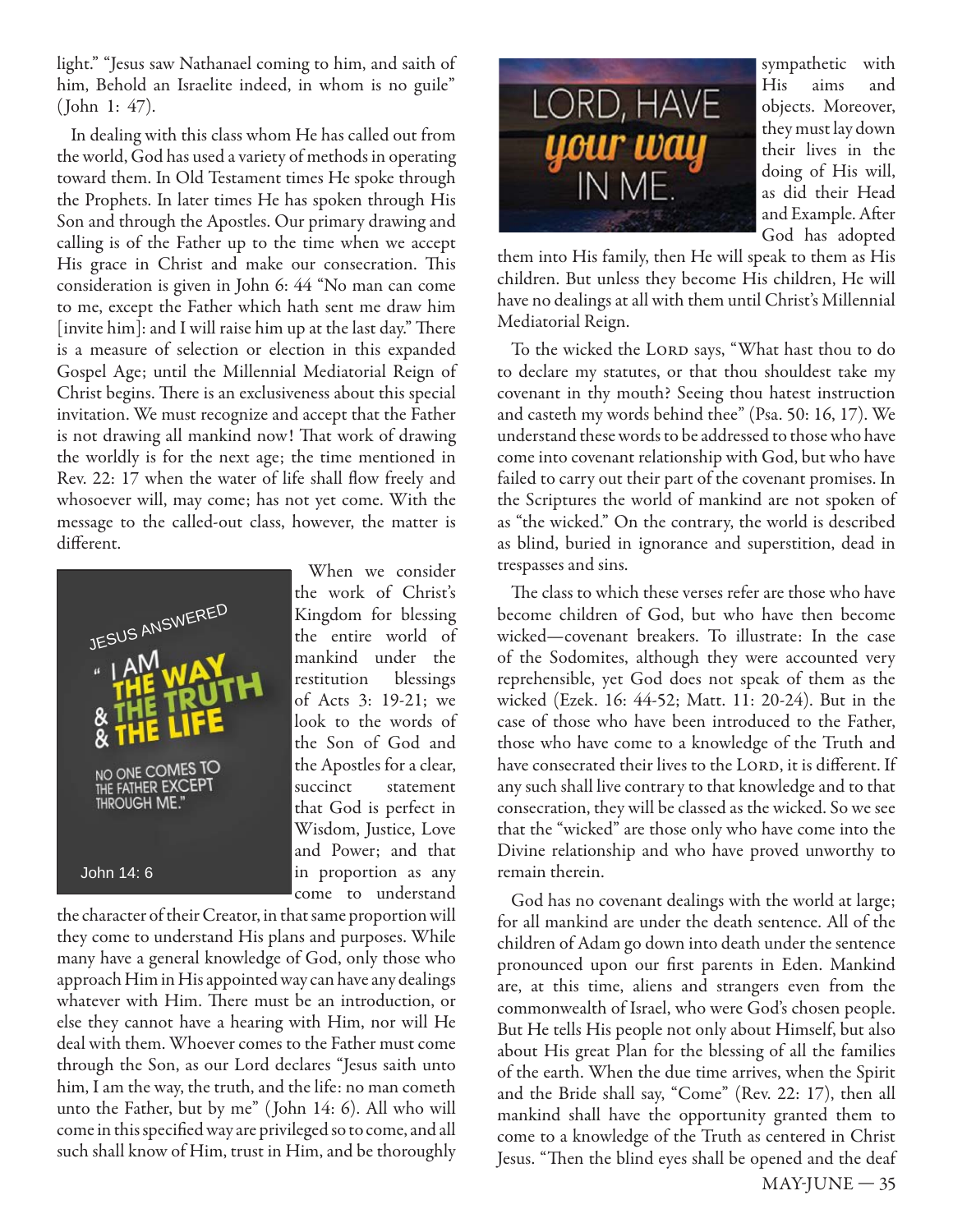ears unstopped" (Isa. 35: 5). Any who then are found to be "wicked" will be *destroyed* in the Second Death "And it shall come to pass, that every soul, which will not hear that prophet, shall be destroyed from among the people" (Acts 3: 23).

Jehovah helps us by the words He has written in the Bible, His Word! The New Testament tells us that in olden times "holy men of God spake as they were moved by the Holy Spirit" (2 Pet. 1: 21). Our Lord Jesus and His Apostles spoke in similar manner. As a result we have (through the writings of the Prophets, the Apostles, the evangelists Mark and Luke writing for Peter and Paul respectively) the full measure of the Divine revelation. The Word of God is sufficient, that the man of God may be thoroughly furnished (2 Tim. 3: 16, 17). When the holy Spirit came upon the Lord's people at Pentecost, it enabled them to understand the deep things of God. It did not set aside the Word in any way, but quickened their understanding so that, as pertinent Scriptures became due to be understood, the people of God have been enabled to understand them.



We see that God has a great fund of instruction, laid up long ago, to be used by His people when the proper time comes; and as we come into harmony with Him, He guides us into the right understanding, teaching us how to obtain the blessings which He designs His people to have. This statement does not ignore our Lord's declaration, that when the holy Spirit should come, it would guide His Church into all Truth ( John 16: 13). Since the death of the Apostles, the Spirit merely enables its possessors to understand the things written aforetime. "For whatsoever things were written aforetime were written for our learning, that we through patience and comfort of the scriptures might have hope" (Rom. 15: 4; 1 Cor. 10: 11). We who are enlightened of the Spirit are therefore to expect the clarifying of our understanding "that Christ may dwell in your hearts by faith; that ye, being rooted and grounded in love, may be able to comprehend with all saints what is the breadth, and length, and depth, and

height; and to know the love of Christ, which passeth knowledge, that ye might be filled with all the fullness of God" (Eph. 3: 17-19).

As to the influence of the holy Spirit of understanding; God is enlightening our minds and clarifying our understanding to appreciate His Word, and as to how this enlightenment affects our entire Christian life in the battle against the weaknesses of the flesh, we understand that God prefers to operate within His people along the lines of their new will, their new heart. He has given them incentives, suggestions, to enable them to fight the good fight to the very end of the way. Or, as the Apostle Peter says, God has given His people "exceeding great and precious promises . . . that they might escape the corruption that is in the world through lust" (2 Pet. 1: 4). The mere reading of these promises, however, will never give us that great result. We must set our hearts and our affections on the things above  $(Col. 3: 1, 2)$ ; and if these are properly understood, we are led by them to conform our lives to the conditions attached to the promises.

This course of conduct results in our putting away those things which are displeasing to God. Moreover, we learn to add to our faith fortitude, knowledge, self-control, patience, brotherly-kindness, love—as the Apostle suggests in this connection; for if we do these things, we shall have an abundant entrance into the Kingdom of our Lord and Savior Jesus Christ (2 Pet. 1: 5-11). We are to permit the promises of the Scriptures to exercise a controlling power in our hearts and lives. Our Lord prayed, "Sanctify them through thy truth; thy word is truth" (John  $17:17$ ). This is the power which is to sanctify our hearts.

### **"Sanctify them through thy truth; thy word is truth" (John 17: 17).**

God helps His people by His Spirit, whereby He energizes us in knowledge, grace and service. God's Spirit is to be reflected by the disposition in His children. His disposition blends wisdom, justice, love and power in perfect harmony, and sustains us and actuates us. Indeed, "For God hath not given us the spirit of fear; but of power and of love, and of a sound mind" (2 Tim. 1: 7).

The question, then, might arise, "Does God ever exercise an influence apart from His Word and Spirit, in order to enable us to conquer some weakness of the flesh which we would never have conquered by ourselves?" We reply, If God sees that we will not conquer if we continue to pursue a certain course; He will provide the necessary help in order that we may do so—on condition that we have trusted Him for it. But if He sees that we can conquer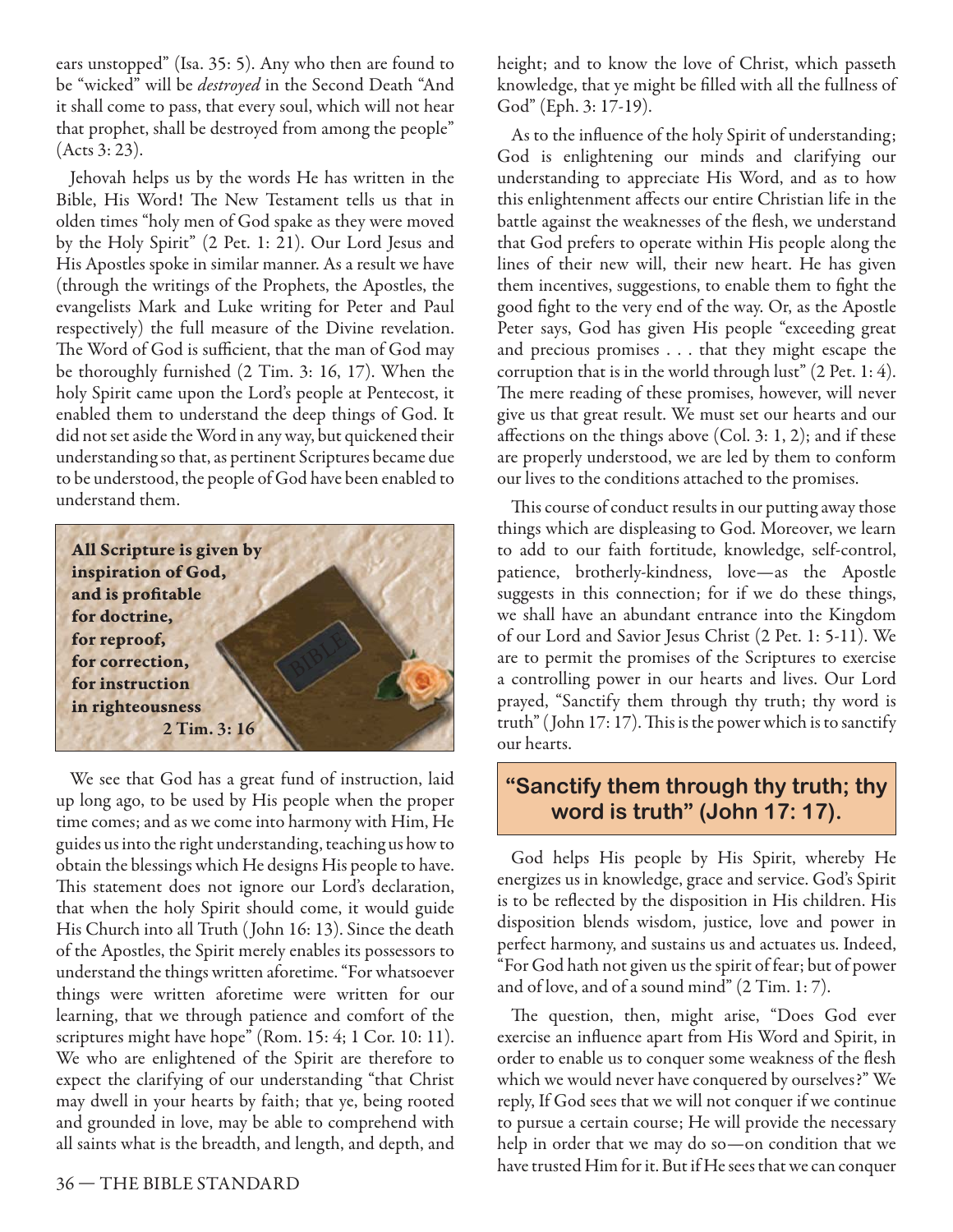without special outside assistance, He will say, "My grace is sufficient for Thee." Through using the capacities which God gives us, we will get a greater blessing, and will become the stronger in the LORD.

We should ever seek Divine help to conquer our weaknesses; we should ask the LORD for the needed grace to help in time of need. This will be supplied from the Word or even by angelic assistance "For he shall give his angels charge over thee, to keep thee in all thy ways" (Psa. 91: 11). The necessary knowledge will come to His people by any means which the LORD may elect to use. We are enjoined to grow in grace and in the knowledge—to grow up into Him. So, too, God helps us through human servants of the Truth!



If we do these things of 2 Pet. 1: 5-8 and develop the beautiful attributes of the Christian character, like those of God's character consisting of Wisdom, Justice, Love and Power, we will never fall "For if these things be in you, and abound, they make you that ye shall neither be barren nor unfruitful in the knowledge of our Lord Jesus Christ"

(2 Pet. 1: 8).

While these characteristics support one another, that which shines out brightest among them is Love; the object of the other three is to develop Love, and the ultimate goal of character development is the supremacy of Divine Love, in harmony with, and supported by and flowing out of, Wisdom, Justice and Power. It is the ultimate design of all God's dealings toward and for us, to work such a glorious character in us. May we make much progress in realizing such a character, as we cooperate with Him. God helps His people by placing them in His hands and He knows just what we need for our development unto perfection and the removal of our blemishes. Yes, only Jehovah can shape our experiences to accomplish the necessary growth.

# Reading the Bible means a lot more when you know the Author

Whoever does not submit his own heart to the leadings and teachings of the LORD has no

authority from the Father to teach others. Only those who are fully consecrated to God, and who have received of His holy Spirit, are commissioned to preach the Gospel and as helpers from God to serve the household of faith. And only such as continually and faithfully submit themselves to the leading of God (which brings them out of the old paths of sin and uncleanness into the paths of holiness) are both worthy and able to perform the skillful service of ministering to the LORD's house.

How wondrous, deep, wise, just, loving, powerful and fruitful are God's Word, Spirit, and Providences! Surely they should elicit our thanks, praise, appreciation, veneration, worship, adoration and service, now and forever!

# the truth about jehovah's character

"Declaring the end from the beginning, and from ancient times the things that are *yet done, saying, 'My counsel shall stand and I will do all my pleasure'"* - Isa. 46: 10.

Jehovah from the beginning had a plan which included placing mankind upon the earth made ready to be inhabited, *"I am God and there is none else; I am God and there is none like me"* (Isa. 46: 9). Jehovah set a standard for Himself called justice; this implies that God Himself is subject to His law of justice. Justice is, therefore, impressed upon His heart as one of His character attributes. We now define justice: It is the love, the good will that is owed to self and others. It is a matter of obligation to give it! To withhold such a love in thought, motive, word and act is sin; to give such a love in thought, motive, word and

act is right. God's justice, therefore, is the love, good will, that by right He owes to Himself and others. Our text says "My counsel shall stand." Our Lord Jesus and His Apostles had abiding peace because they believed! Yes, Jehovah promised and they trusted that He would perform. They trusted that His Word could know no failure.

 $MAY-JUNE-37$ God's justice and love continues with "And I will do all my pleasure." This promise is the declaration of things that are not yet done and shows that God's original plan is still in progress! Oh, "God will have all men to be saved and come to the knowledge of the truth" (1 Tim. 2: 4). Jehovah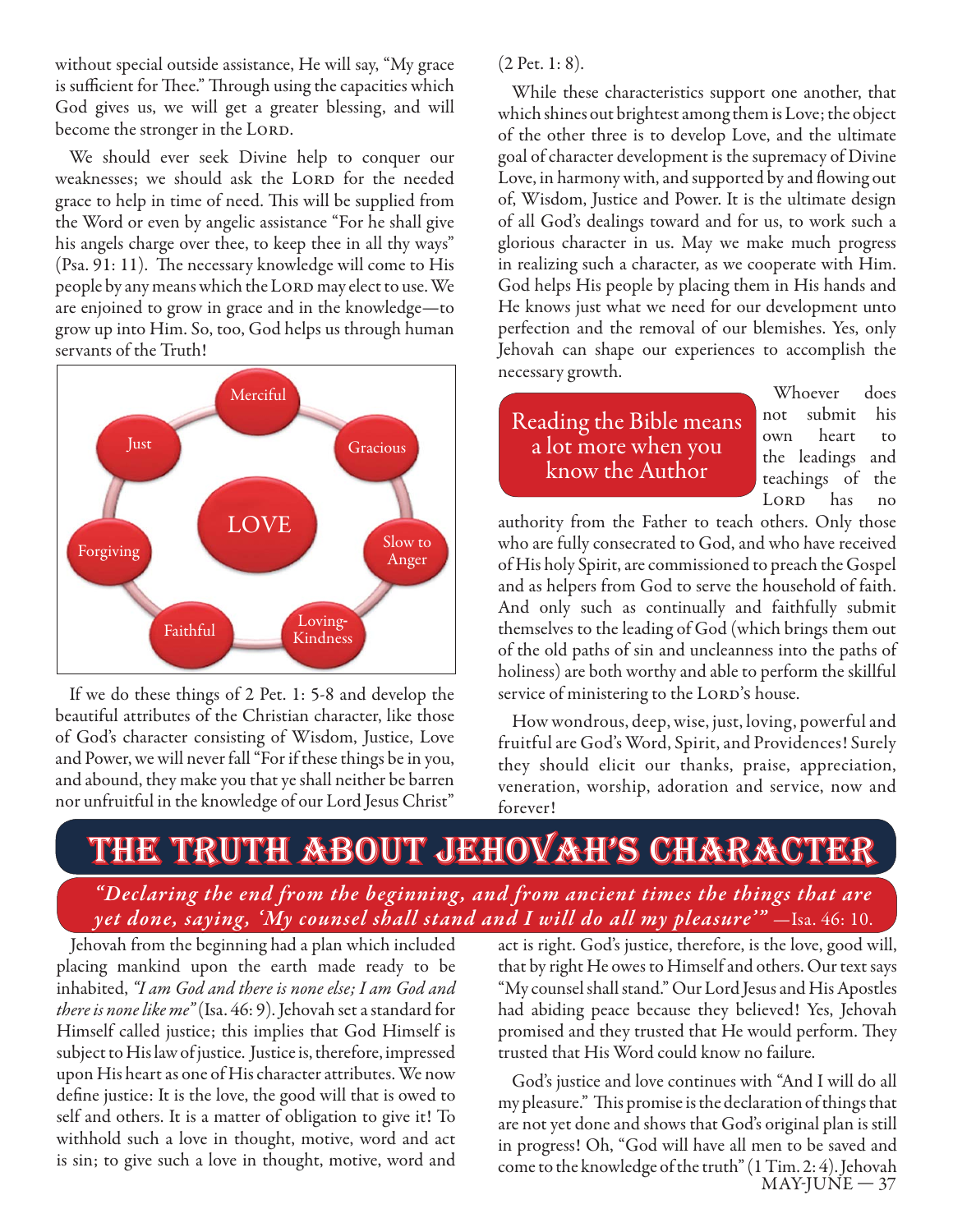is the God of all Truth and right principle and He has been pleased to reveal this Truth and its principle of love to His called, chosen and faithful. There can be only one Jehovah, one Jesus and one Truth! Belief in God's existence is practically universal but some deny God's existence as stated in Psa. 14: 1 "The fool [one who ignores or lacks reason] hath said in his heart, there is no God." Each mind makes its own god, according to its own development of

the qualities of wisdom, justice, love and power; however it is a self-evident Truth that effects must be produced by competent causes.

As we consider the millions in Christendom and their united tribute of praise to the Almighty Creator, we are forced to admit that by many He is given little praise, while many others positively blaspheme His holy name by misrepresentations of His character, which they claim to be His own revelation of a plot for the eternal torture of millions of people brought into existence by His power and without their consent. There are general theories in Christendom on the subject—the Catholic, the Calvinistic and the Arminian. They all have zealous, earnest, honest advocates. Each contradicts the others. Each claims to love God and to seek to serve and honor Him. Evidently, at least two of the three are wrong. It is our conviction that all three are in error in some ways. We believe that all three of them have elements of the Truth around which have crystallized distorting errors.

The upholders of these theories are so blinded and bewildered that they fail to discern that their praise and worship toward the Creator is flawed. All three of these views declare that the Almighty Jehovah, with full power to have done otherwise, so created humanity that a person once born into the world can never die—he must live somewhere unceasingly—either in pain or in pleasure. By what authority any make these declarations we have never ascertained. The Scriptures declare that "the soul that sinneth, it shall die" (Ezek. 18: 4, 20), and that eternal life comes only as "the gift of God . . . through Jesus Christ our Lord" (Rom. 6: 23). We will consider the Calvinistic and Arminian views.



**WISDOM**

**Getting wisdom is the wisest thing you can do. And whatever else you do, develop good judgement Prov. 4: 7**

### **THE CALVINISTIC VIEW THROUGH PREDESTINATION**

As we consider the Calvinistic view on predestination, is it any wonder that in early life our childish hearts were filled with fear and dread rather than with love toward our Creator and toward His Revelation, the Bible? Is it any wonder that it required all kinds of fighting with our common sense to believe, as we were taught we should, that God lovingly

predestinated that all the families of earth would suffer eternally, except a saintly few, because He was pleased to have it so? Because He foreordained that it must be so! Because He made a place of torment called Hell before He made the earth, and made it large enough to hold all the human family! Because He created fireproof demons to inflict torture there on the poor unfortunates who were born in sin. "Behold I was shapen in iniquity and in sin did my mother conceive me" (Psa. 51: 5). Many of them left without an opportunity of hearing of the "only name whereby they must be saved" (Acts 4: 12)—and that He wisely and with devilish intention laid up fuel enough to last to all eternity for the torture of His helpless creatures!

Are not such evil thoughts and presentations respecting our great Creator blasphemy? If not, pray tell what would be blasphemy? Most assuredly we can think of nothing that could possibly enter the human mind or pass human lips more unrighteous than this doctrine. And yet among those who bow down before this creed are some of the ablest, most intelligent, most educated and most benevolent of our depraved, fallen race. How is it, that we have been so blinded as respects our own conduct and misbelief? The Scriptures answer that Satan has deceived us; he has put light for darkness and darkness for light (Isa. 5: 20). 2 Cor. 4: 4 "In whom the god of this world hath blinded the minds of them which believe not, lest the light of the glorious gospel of Christ, who is the image of God, should shine unto them."

### **THE ARMINIAN VIEW DEFICIENT**

Many thinking Christians hold to the Arminian view. They join with us in saying, yes, Brother Calvin grievously erred and grievously misrepresented the God of love when he taught the doctrine of the predestination of the wicked to eternal torture! These Christian friends say our hearts rebel against that theory of Divine predestination. We claim that the Almighty is Love itself—that He is sympathetic with His creatures and is using every effort to avert the great calamity of eternal torture.

Arminianism is named for its founder Jacobus Arminius. It is a response to the beliefs of John Calvin. Arminius was a follower of Calvin until he was challenged to a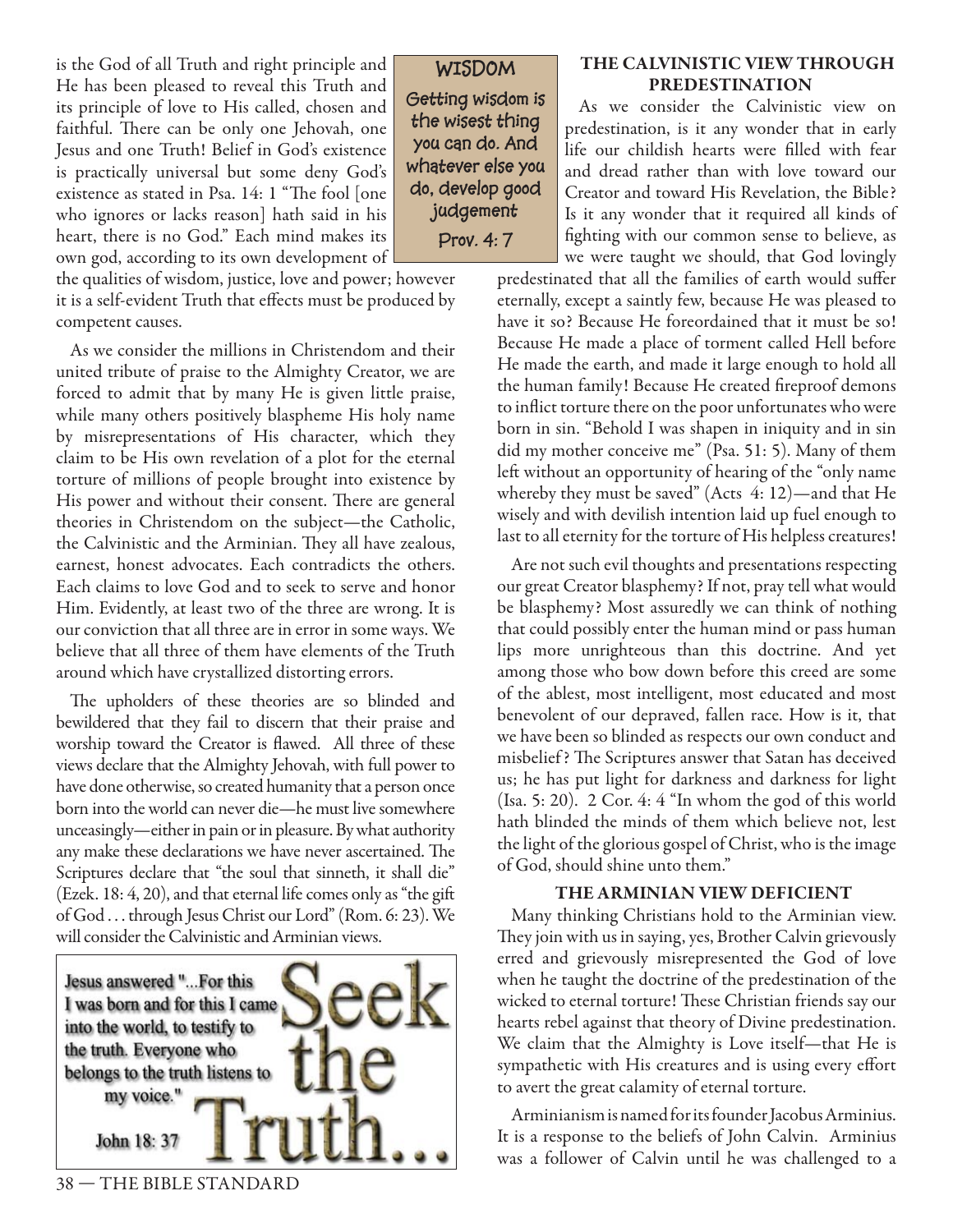

debate to defend his views and found his opponent more able to defend his views. Central to Arminian belief is that man has free will and is capable of choosing

to follow God. This is contrary to the teachings of Calvin and Martin Luther who both taught that man's will was surrendered at the fall.

Calvin stressed man's inability to reach out to God while Arminius believed that God opened the door for man to make the decision. Opponents of Arminianism believe that it is the direct opposite of Calvinism and states that man is fully able to save himself. This is not the case but the view has been adopted by some who have been labeled as Arminians because they do not hold a Calvinistic view. But is this not merely another form of incompetence? If some blasphemed God's holy name by misrepresenting the Heavenly Father as merciless, loveless, have many others not in another way blasphemed His holy name in declaring that He lacks the power and the wisdom to do the good which His loving heart would prompt? Do they not worship an ignorant God, one who blundered in the creation of the race, and who, for over 6,000 years, has been striving to rectify that error and all the while has been allowing many millions of His creatures, whom He loves, to go down to an eternity of torture? It would be nearly as easy to worship an all-powerful and loveless God as to worship an all-loving but unwise and impotent God who foolishly brought many millions of intelligent beings into existence only to cause them to suffer an eternity of agony through His incompetence.

### **A NEW AGE DAWNING**

Thank God for this glorious day in which we are living, with its many evidences that we are in the dawning of a New Age! Thank God that in this day the increasing light of Truth, "The path of the just is as a shining light, that shineth more and more unto the perfect day"(Prov. 4: 18), is showing up the blasphemous errors, such as eternal torment, which have so defiled all the precious Truths of God's Word for years, for centuries! Thank God that the Bible is becoming a new book to those whose eyes of understanding are opening to the lengths, breadths, heights and depths of the love of God which it declares!

Now we are seeing that "the wages of sin is death" (Rom. 6: 23)—not eternal life in torment, nor purgatory. Now we are seeing that Jesus met this death penalty (Isa. 53: 12) as the Redeemer of our race from the power of the tomb. Now we are seeing that the salvation that God has

promised is to be brought to us at the second coming of Jesus and the establishment of His Mediatorial Kingdom for the blessing of all the families of the earth! Now we are seeing that the salvation provided for the non-elect in that Kingdom is a resurrection of the dead—not merely an awakening from the tomb, but a complete uplift out of sin and degradation to the full perfection of human nature in the earthly image of the Creator.

Now we are seeing that this great blessing has been set apart by the Almighty as the work of the great Sabbath Day of a thousand years, in which "the last enemy that shall be destroyed is death" (1 Cor. 15: 26). Now we are seeing that the whole earth is to be reclaimed from the curse and made to blossom as Eden—that the place of Jehovah's feet, His footstool, will be made glorious (Ezek. 36: 35; Isa. 60: 13) and in every way cheerful to all the willing and obedient, whom the great Messiah will recover fully from sin and death. Now we are seeing that the willful rejecters of Divine grace will not be tormented; but, as it is written, "All the wicked will God destroy" (Psa. 145: 20).



### **EARTH TO BE FULL OF GOD'S GLORY**

Soon the whole earth shall be filled with God's glory (Num. 14: 21; Isa. 11: 9) Ah, glorious day! Then the shadows of ignorance, superstition, misunderstanding and misrepresentation in respect to the Divine character of Jehovah will all flee before the light of the knowledge of the glory of God—the appreciation of the Divine character as manifested in the Divine purpose and plan for human salvation! Could this Scripture ever be fulfilled, could the Divine character ever be properly appreciated by intelligent, honest, just and loving hearts, if in any corner of the Universe there would be such fiendish tortures of His creatures as the creeds of the Dark Ages have set forth? Surely not! On the contrary, in this glorious day will be fulfilled the Scriptural prediction: "We according to His promise, look for new heavens and a new earth, wherein dwelleth righteousness" (2 Pet. 3: 13). As we emerge from darkness and praise our great Creator in thought, word and act, we "show forth the praises of him who hath called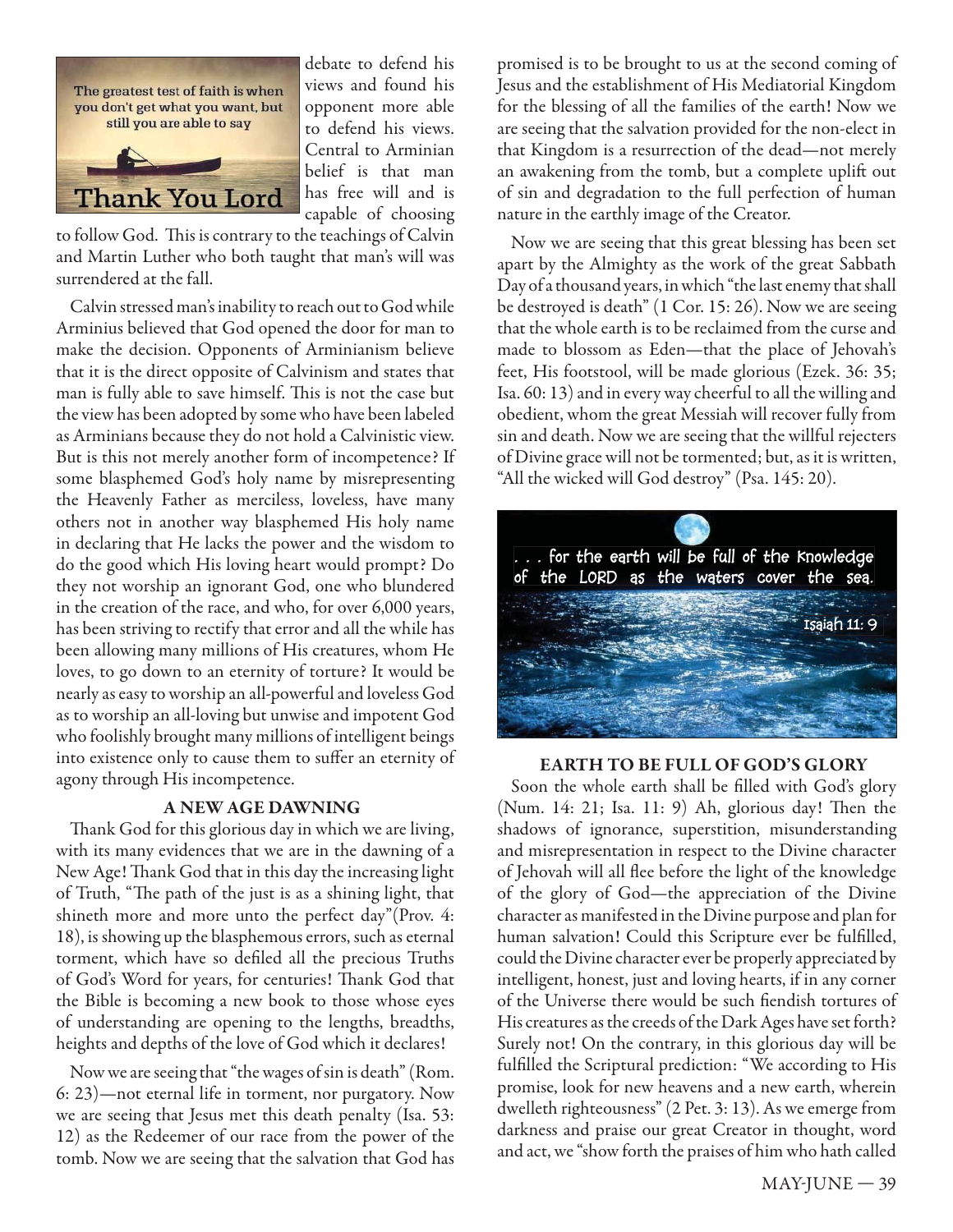us out of darkness into his marvelous light" (1 Pet. 2: 9).



The Apostle Paul (Rom. 8: 21, 22) declares that the groaning creation "shall be delivered from the bondage of corruption into the glorious liberty of the children of God." The meaning of this is clear. The corruption came upon all through Adam and the deliverance from that corruption is to come to all through the Second Adam ( Jesus). All are to be delivered from such bondage, regardless of how they later may use the deliverance and the privileges of liberty. Those who use them rightly will come into harmony with the Redeemer and with the Heavenly Kingdom and will be blessed eventually with eternal life on earth. Those who reject these liberties after they come to understand them fully, and comprehend their lengths and breadths, will be choosing for themselves the Second Death "And it shall come to pass that every soul, which will not hear that prophet, shall be destroyed from among the people" (Acts 3: 23).

The liberty of the sons of God, their freedom from corruption, death, is here distinctly shown. The angels are not subject to, not bound by such corruption, such dying conditions. They, as sons of God are free from corruption and death. Adam in his original perfection was a son of God, as the Scriptures declare (Luke 3: 38), but he lost sonship for himself and his race and received instead degradation and bondage to corruption. The hope for Adam and for his race is deliverance from the power of sin and death, through Christ, into the glorious liberty proper to them as sons of God.

The entire Thousand-year Reign of Christ on the earth, as the Scriptures show us, will be devoted to this work of setting free the human family from the various bondages of ignorance, superstition, weaknesses, bad habits and heredity, and bringing back all who will, by restitution processes, to the original image and likeness of God, and making them again human sons of God like unto Father Adam before he sinned, with a large and valuable experience gained during the 6,000 years of the fall and also through the 1,000 years (1874-2874) of the raising up, the Resurrection Age (Acts 3: 19-21).

How glad we are to have this Truth from the Word of God in this dawning time of the new dispensation. The light is now shining upon the Divine Word as well as throughout the realm of nature! How glad we are that we no longer must think of the Church alone as the object of salvation and the world as a whole the object of condemnation and eternal torture! How just, how reasonable, how loving are God's Divine arrangements! To see these things should draw our hearts nearer to God in appreciative love, and we should worship with the greater devotion the One whom we see to be worthy of praise and adoration.

We are not, however, to expect the world to be able yet to realize these things; it is not the Divine intention that they should yet grasp the Plan; as the Master said to the faithful disciples of old and still says to us: "It is given unto you to know the mysteries of the kingdom of heaven, but to them it is not given" (Matt. 13: 11-17). He spoke to them in parables and dark sayings, that hearing they might hear and not understand. They will both hear and understand in due time, but now "The secret of the LORD is with them that fear [reverence] him; and he will show them his covenant" (Psa. 25: 14).



Let us whose ears and eyes God has blessed respond with all gratitude and humility, not merely with outward praises of our lips, but also with our hearts. Let us confess His loving-kindness and tender mercy, and let this appreciation more and more sanctify our hearts and separate us from the world, its aims and its selfishness. Let us fight a

good fight against sin, especially in our own mortal bodies, because even though the imperfections of the flesh be not counted against us as God's children, who are justified by faith and stand in God's sight free from condemnation through Christ's merit tentatively imputed to us (Rom. 8: 1), nevertheless the fact that we possess the Spirit of the LORD should lead us more and more to desire that perfection which is most pleasing and acceptable to God, and to strive, therefore, to the extent of our ability to gain it, though not trusting to the actual attainment of that perfection in this life, but relying upon the merit of that great Atonement Sacrifice made on our behalf, to make up for our unavoidable deficiencies.

There are many who have personally repudiated

40 — THE BIBLE STANDARD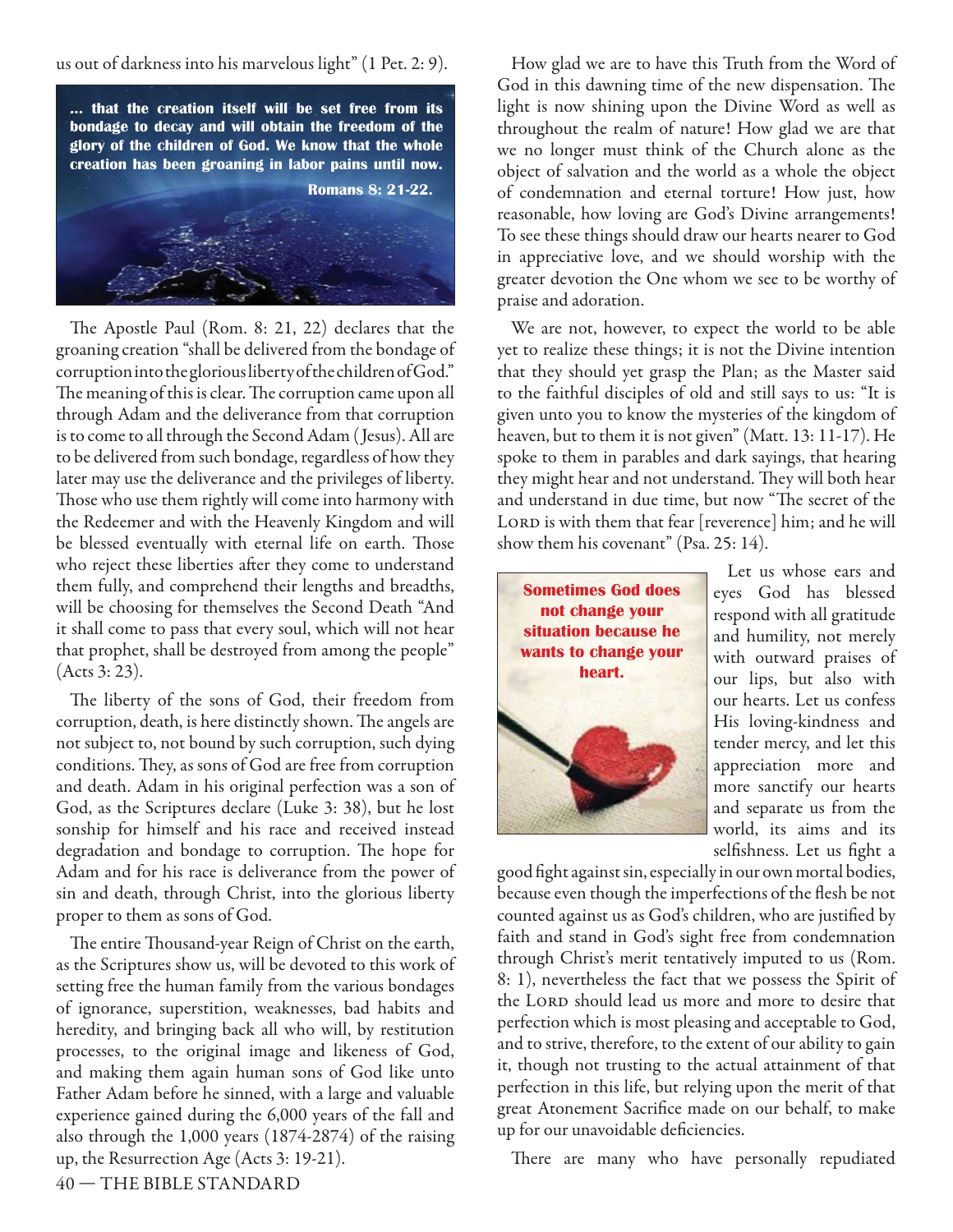the eternal torment doctrine and who know that the Scriptures do not teach it. One of these is Abraham Lincoln. He was born in Hardin County, Kentucky on February 12, 1809. He moved to Indiana in 1816 and lived there the rest of his youth. His mother died when he was nine but he was very close to his stepmother who urged him to read. Lincoln himself stated that he had about one year of formal education. However, he was taught by many different individuals. He loved to read and learn from any books he could get his hands on. Lincoln was quite definite and publicly outspoken in his rejection of the creeds of the Dark Ages, including the erroneous doctrine of eternal torment in a fiery hell. The Encyclopedia Britannica, Vol. 14, p. 140 (Copyright to 1942), in discussing Lincoln, states: "While still a boy he is reported to have made mock of revivals. Certain it is that the fury, the vindictive theology, the hell-fire creed of those religious primitives deeply offended him. With such theology and such ethics he stood in strong contrast through his amazing power to be, at the same time, passionless in temper while unfaltering in conviction. His religious attitude was put into words in the latter part of his life when he said, 'I have never united myself to any church because I have found difficulty in giving my assent, without mental reservations, to the long, complicated statements of Christian doctrine which characterize their Articles of Belief and Confessions of Faith. When any church will inscribe over its altar, as its sole qualification for membership, the Master's condensed statement of the substance of both Law and Gospel 'Thou shalt love the LORD thy God, with all thy heart and with all thy soul and with all thy mind, and thy neighbor as thyself' that church will I join with all my heart and with all my soul.'"



Bible Standard Ministries teaches in harmony with God's Word that there is one God ( Jehovah), one Lord (Jesus) and one holy Spirit (influence, power). "You have heard Me say to you, I am going away and coming back to you, If you loved Me you would rejoice because I said, I am going to the Father: for My Father is greater than I" (John 14: 28). Also Luke 1: 35 "The Holy Spirit will come upon you, and the power of the highest will overshadow you; therefore, also, that Holy One who is to be born will be called the Son of God" (NKJ).

#### **TO US THE SCRIPTURES CLEARLY TEACH**

That Jehovah is the Most High God—infinite, eternal, and unchangeable, perfect in wisdom, justice, love and power; that Jesus, His only begotten Son, had a pre-human existence as the mighty Word, or Logos, "the beginning of the creation of God," "the firstborn of every creature," the Father's Agent in all the works of creation ( John 1: 1-3; 6: 51; 17: 5; Rev. 3: 14; Col. 1: 15-17).

That the Word "was made flesh," born of "a virgin," and became the man Jesus, "made a little lower than the angels for the suffering of death," yet "separate from sinners" ( John 1: 14; Isa. 7: 14; Heb. 2: 9; 7: 26).



That Christ is Divine; that He was "put to death in the flesh, but quickened [made alive] in the Spirit," made "a quickening Spirit," highly exalted, and "given a name which is above every name"; "who only hath immortality" [God being excepted] (1 Pet. 3: 18; 1 Cor. 15: 45, 50; Phil. 2: 9-11; 1 Tim. 6: 16; Heb. 1: 3, 13).

That the holy Spirit proceeds from the Father and the Son, and is manifested in all true Christians (Luke 11: 11- 13; John 14: 26; 15: 26; 16: 7-15; 1 Cor. 2: 9-16; 3: 16; Eph. 3: 16; 4: 4, 30; 2 Tim. 1: 7).

That man was created perfect, in God's character image, and that through sin he fell under the penalty—not of eternal life in torment, but—of death, destruction, which he is undergoing by exposure to various evils, permitted by God to teach him by experience the evil nature and effects of sin and the desirability of hating and forsaking it (Gen. 1: 26-31; 2: 17; Eccl. 7: 29; Rom. 5: 12-19; 6: 21- 23; 8: 20-22; 11: 32; Psa. 76: 7-10).

That the Church, the 144,000, gathered from among Jews and Gentiles, is God's Temple, "His workmanship"; that "the church of the firstborn" includes the Great Multitude, "living stones" in this great Temple's Court, together with the Ancient and Youthful Worthies Millennially; that this great Temple's construction has been in progress throughout the Gospel Age (29 AD-1874 AD), beginning when Christ became mankind's Redeemer and the Chief Corner Stone of this Temple,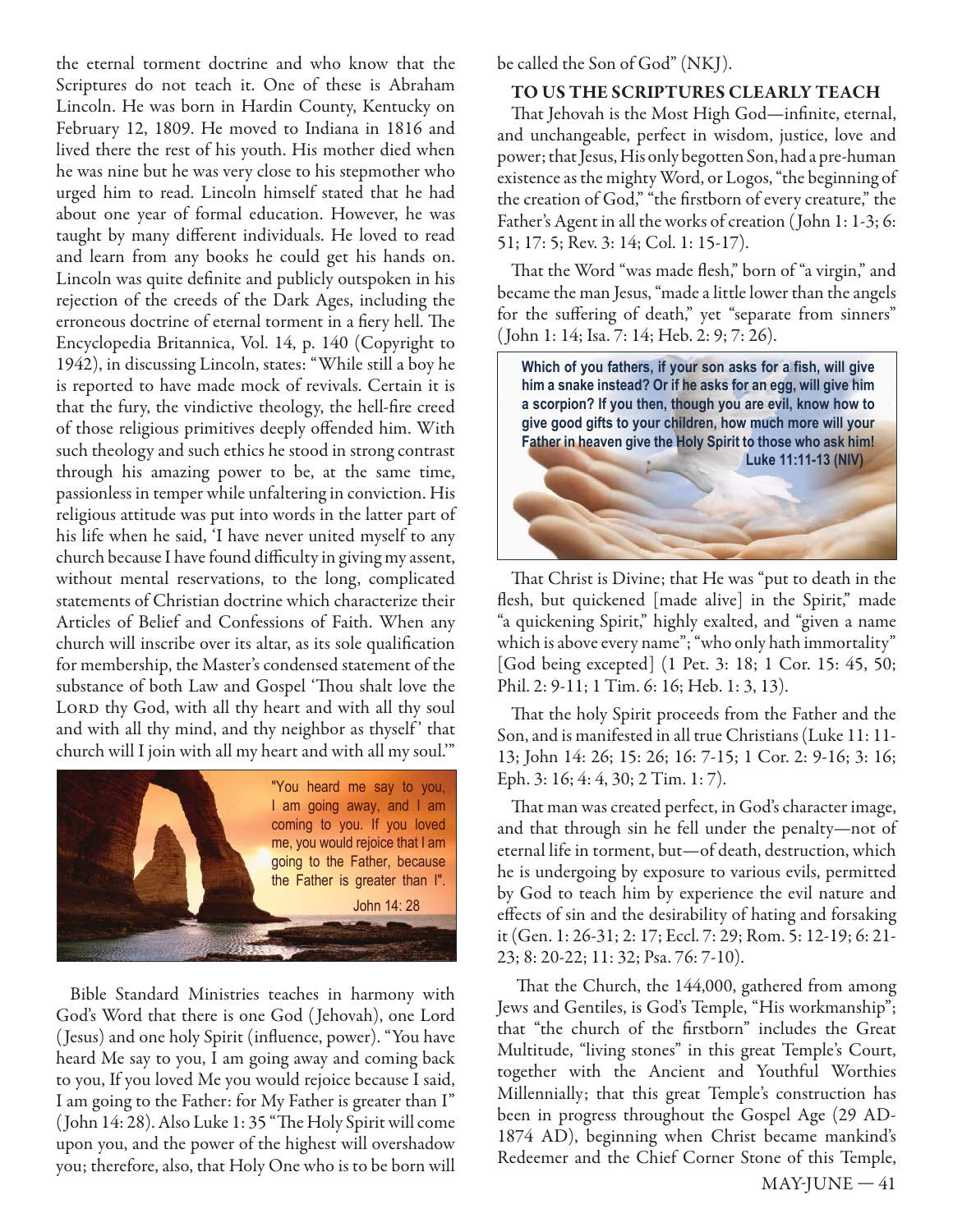through which, when finished, God's blessings shall come to "all people," and they shall gain access to Him (Rev. 7; Rev. 14: 1; Rom. 11: 11, 12; 1 Cor. 3: 16, 17; 2 Cor. 6: 16; Eph. 2: 10, 20-22; Joel 2: 28, 29; 2 Tim. 2: 20; Heb. 11: 38-40; Gen. 28: 14).

That meantime the pre-Millennial preparation—the chiseling, shaping and polishing—of the Gospel-Age consecrated believers in Christ's atonement for sin progresses; and when the last of these shall have been made ready, the great Master Workman will bring all together in the resurrection; and the Temple, filled with His glory, will become the meeting place between God and men throughout the Millennial Age (Rev. 15: 5-8;  $21:3$ ).



That the basis of hope for everlasting life for the elect and the non-elect is in the fact that God "is the Savior of all men, specially of those that believe"; that Jesus "by the grace of God tasted death for every man," "a ransom (corresponding price) for all"; that God "will have all men to be saved, and to come unto the knowledge of the truth"; and that Jesus is "the true Light, which lightest every man that cometh into the world," "in due time" (1 Tim. 4: 10; 2: 3-6; Heb. 2: 9; John 1: 9; Num. 14: 21; Isa. 11: 9; 40: 5; Jer. 31: 34; Hab. 2: 14).

That the hope of God's true people now being developed is that they will have an abundant entrance into God's everlasting Kingdom, and that their present mission is to develop and perfect themselves and others in Christlikeness, to witness for God and Christ to the world, and to prepare for the work of blessing all the families of the earth in the coming Kingdom on earth (Rom. 12: 2; Phil. 2: 12; Gal. 5: 22, 23; 2 Pet. 1: 5-11; 3: 18; John 18: 37; Acts 1: 8; 1 Cor. 9: 16; 2 Tim. 4: 2).

42 — THE BIBLE STANDARD That Jesus is the satisfaction for the sins of the Church and the world; that the Gospel Age is the Church's judgment day; that God has appointed a Thousand Year Day in which He "will judge the world in righteousness," with Satan bound; that while none of Adam's race get a second chance, each of them will have one full, free, fair opportunity to gain eternal life through Christ, either in this life or after being awakened from the dead (1 John 2: 2; 1 Pet. 4: 17; Acts 17: 31; 2 Pet. 3: 7, 8; Rev. 20: 2-7, 12, 13; John 5: 28, 29, R.V.; Acts 24: 15; 1 Thess. 4: 13, 14).

That the gospel was preached to Abraham, saying, "In thee shall all nations be blessed"; that the Christ, Head and Body, is the great Seed of Abraham (the rest of God's people are the subordinate seed), through whom "all the families of the earth shall be blessed"; that this blessing of salvation for the world will come during Jesus' Second Advent, in "the times of restitution of all things," when God's Kingdom will be established on earth (Gen. 12: 3; Gal. 3: 7-9, 16, 29; Eph. 1: 22, 23; Acts 3: 19-23; Matt. 6: 10; Rev. 22: 17).

That we are now in "the time of the end," with its unprecedented "time of trouble," the Epiphany, or Apocalypse, period, in which Jesus reveals Himself in His Second Advent; that He is now overthrowing Satan's dominion; that His reign of peace and righteousness is soon to be established; and that Israel's return to their homeland precedes the beginning of His Millennial Mediatorial Reign (Dan. 12: 1, 4, 9, 10; Matt. 24: 21; 2 Tim. 4: 1; Zeph. 3: 8, 9; Dan. 2: 35, 44; Amos 9: 11-15; Rev. 11: 15; 21: 1-8).



When all the pre-millennial seed of Abraham consisting of all five pre-restitution consecrated classes the Little Flock, the Ancient Worthies, the Great Company, the Youthful Worthies and the Consecrated Epiphany Campers are complete—symbolized by Zion, Moriah, Akra, Bezetha and Ophel—the special means of assisting the non-elect up the Highway of Holiness; God will exalt them for this purpose.

During the Millennial Mediatorial Reign of our Lord, assisted by the subordinate pre-restitution consecrated classes, Satan will be bound and spirited away from the earth, and will no longer be able to tempt the people, and the Christ shall hold full sway, influencing the people to righteousness (Rev. 20: 1-3; Psa. 72: 8). Error shall be banished from the earth and Truth will everywhere wave her scepter (Isa. 25: 7; 11: 9). Sin will be dethroned, and righteousness will be enthroned (Isa. 25: 7; 62: 12). The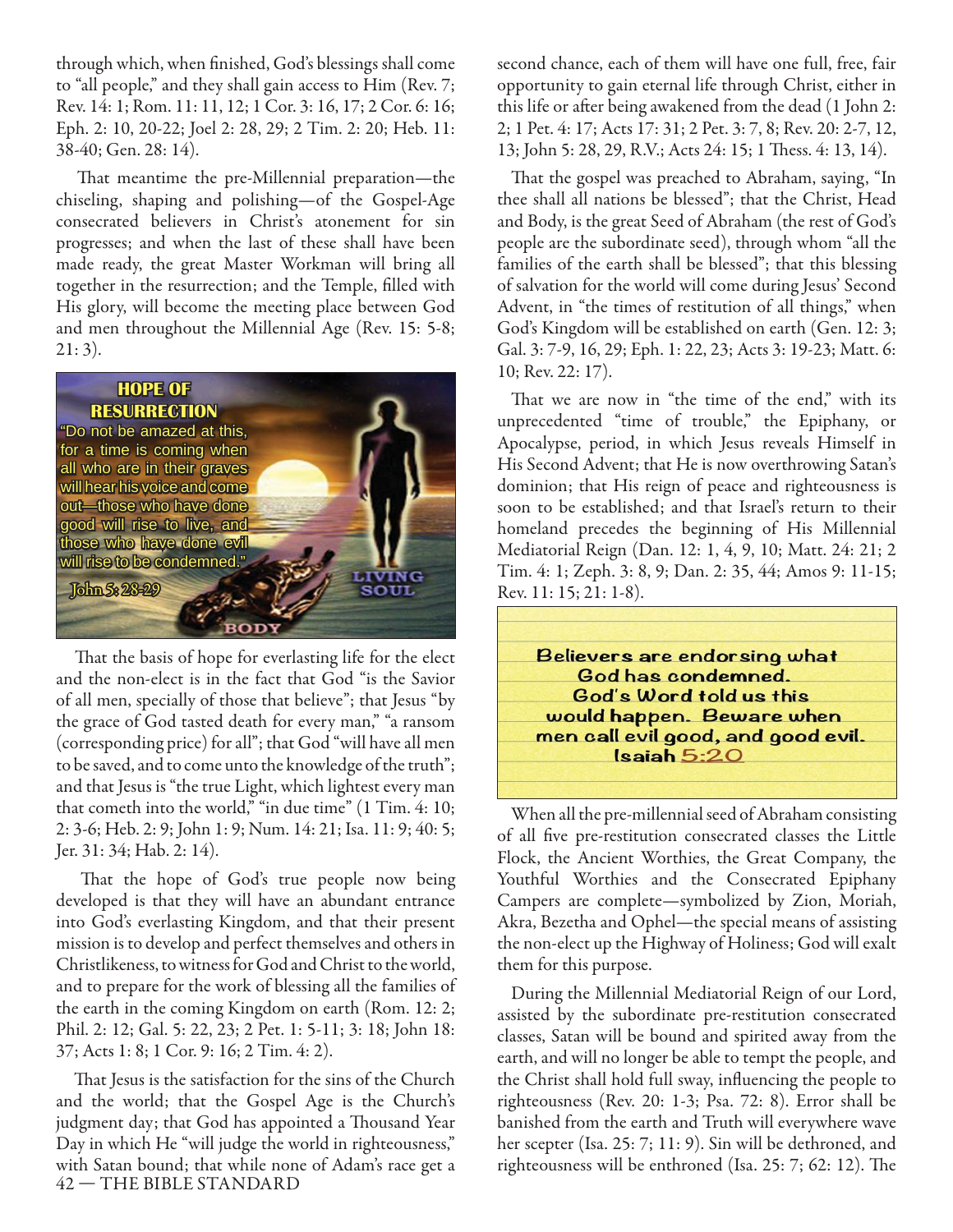human race will be released from the sentence of death and be given the opportunity to obtain full liberty in every respect (Rom. 8: 21). Human sorrow will give way to universal joy (Isa. 35: 10). War will cease and peace will reign everywhere (Isa. 2: 4; 9: 7). The righteous shall no more be persecuted, but exalted everywhere for their righteousness (Isa. 25:  $8$ ;  $72: 7$ ). The wicked will no more be exalted, but will be abased and striped for reformation (Mal. 3: 15; Isa. 26: 9; Psa. 37: 35, 36). False religions will be no more; and the one true religion everywhere will be accepted (Isa. 65: 15; 60: 14, 15; Zeph. 3: 9). Oppressive governments shall be no more; and the fostering government of the Christ will bless and help all (Isa. 60: 12; Psa. 72: 12-14). People will not labor in vain and produce troublesome works; but everyone will prosper in his undertakings (Isa.  $65: 23$ ;  $60: 17$ ). There will then be no exploitation and poverty, but everyone will enjoy unmolested his own possessions (Isa. 65: 22; Mic. 4: 4). The removal of the above evils and the bestowal of the above blessings will relieve the race from its curse-derived needs. We see that the Millennial Reign of Christ is intended to relieve the race of all its present needs coming upon it through the curse.



Jehovah is the God of all Truth and right principles and has been pleased to reveal to us His Truth and its principles. Jehovah as a Father gives His children manual

training as well as head and heart training. He requests that we have a character that He can have fellowship with. He invites us to be His friend and develop a mutual friendship with Him. Oh, a friendship of like hearts and minds, but, a friendship can never be experienced by one person alone. It implies at least two persons as its possessors; for it is a mutual regard cherished by like minds and hearts. Friendship is a quality that requires at least two persons before it can be exercised at all. When the God of Justice completes the special calls to justification and consecration under selective salvation the whole world of mankind will be invited by resurrection as promised in John 5: 28, 29 "Marvel not at this; for the hour is coming, in which all that are in the tombs will hear his voice, and will come forth, they that have done good, to a resurrection of life; they that have done evil, to a resurrection of condemnation." In Acts 3: 19 "Repent ye therefore, and be converted, that your sins may be blotted out, when the times of refreshing shall come from the presence of the LORD"; v. 20 "And He shall send Jesus Christ, which before was preached unto you"; v. 21 "Whom the heaven must receive until the times of restitution of all things, which God hath spoken by the mouth of all his holy prophets since the world began." Yes, sometime there will be between God and all mankind such loving-kindness of disposition as will make them hold one another in mutual esteem, i.e., when after the Millennium all who after a full opportunity prove that they are worthy of everlasting life are rewarded with it, and all others are destroyed. Let us continue to pray for that glorious day!





# THE TWO CUPS



### *"Ye cannot drink the cup of the Lord, and the cup of devils"* **(1 Cor. 10: 21)**.

The Apostle Paul here mentions only two cups—the cup of the Lord and the cup of devils. Whoever would have eternal life must drink of the Lord's cup. "And he took the cup, and gave thanks, and gave it to them, saying, Drink ye all of it; for this is my blood of the new testament, which is shed for many for the remission of sins" (Matt. 26: 27, 28). Jesus at the institution of His Memorial explained that His cup, the fruit of the vine, represents blood, *i.e.,* life—not life retained, *but shed*, given, yielded

up—sacrificed life; that this life poured out was for the remission of sins, and that all who would be His must drink of it, must accept His sacrifice—must appropriate it by faith. They can receive life from this source alone ( John 6: 53-57).

Romans 3: 20 states "therefore by the deeds of the law there shall no flesh be justified in his sight: for by the law is the knowledge of sin." It will not do for any to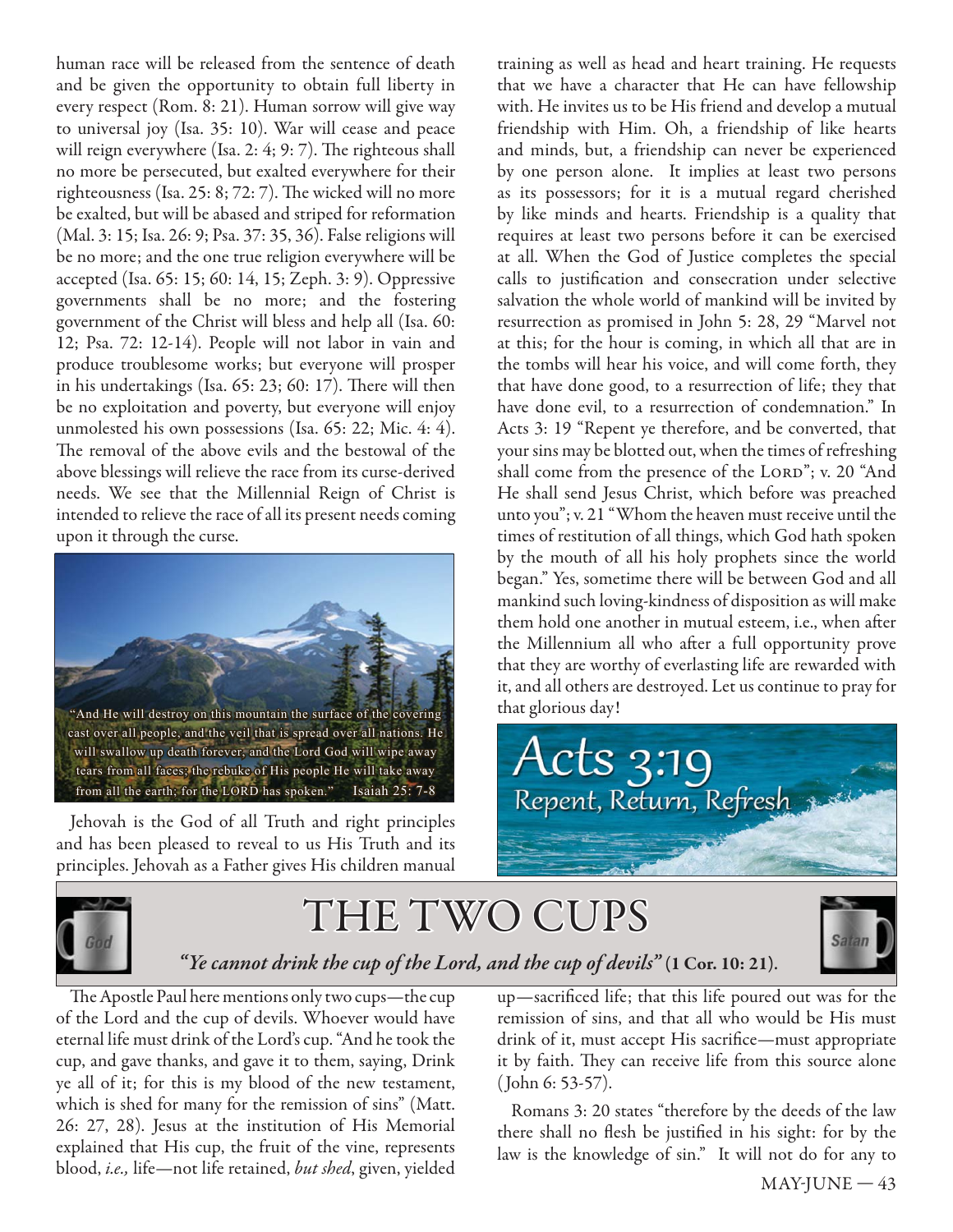claim everlasting life outside of Christ, nor to declare that life is the result of obedience to the Law nor to claim that faith in some great teacher and obedience to his instructions will amount to the same thing and bring eternal life. There is no way to attain everlasting life other than through the merit

"Salvation is found in no one<br>se, for there is no other name given under heaven by which we must be saved.

of the blood Jesus shed as the ransom-price for the whole world. "There is none other name under heaven given among men, whereby we must be saved" (Acts 4: 12).

Yes, "Christ died for our sins according to the Scriptures" (1 Cor. 15: 3). He "was made a little lower than the angels for the suffering of death [which is the wages of sin, Rom. 6: 23; 5: 21] . . . that he by the grace of God should taste death for every man" (Heb. 2: 9). As Adam sinned willfully (1 Tim. 2: 14) and brought death upon himself and the race in his loins (Rom. 5: 12-21; 1 Cor. 15: 22), so Jesus became flesh "was made flesh" ( John 1: 14) and "poured out his soul unto death," giving "his soul an offering for sin" (Isa. 53: 12, 10), as a ransomprice, a corresponding price for Adam and the race in his loins when he sinned. So it was "the man Christ Jesus who gave himself a ransom for all, to be testified in due time" (1 Tim. 2: 5, 6)—to the Church during the Gospel Age  $(1$  Pet. 4: 17) and to the world in its coming Thousandyear Judgment Day (Acts 17: 31; Isa. 26: 9; 2 Pet. 3: 7, 8).

The privilege of drinking of the water of life will be offered to every one of Adam's race "in due time." None can obtain everlasting life except from Christ, the Redeemer and appointed Life-giver; and the Truth, which brings to us the privilege of manifesting faith and obedience, and "laying hold on eternal life," is called the "water of life" and the "bread of

life" ( John 4: 14; 6: 32-35, 54). Many during the Gospel Age have heeded the Master's loving invitation: "If any man thirst let him come unto me, and drink" ( John 7: 37). After the purpose of the Gospel Age (the selection of the Church, the Bride of Christ—Acts 15: 14) shall have been established in the earth with its reign of peace (Matt. 6: 10; Isa. 2: 2-4), then will come the fulfillment of Rev. 22: 17: "The Spirit and the Bride say, Come. And let him that heareth say, Come. And let him that is athirst come. And whosoever will, let him take the water of life freely."



Jehovah in His graciousness has provided a ransomer for all through Christ. However we must also be aware of *the cup of devils*! Satan and his demons offer to mankind a far different cup—not a cup of life, but the cup of death. The agency employed is not faith, but unbelief. Satan, "the god of

this world hath blinded the minds of them which believe not, lest the light of the glorious gospel of Christ, who is the image of God, should shine unto them" (2 Cor. 4: 4). He blinds their minds with unbelief, ignorance and superstition. He it is that has "the power of death" (Heb. 2: 14), and by means of deception and falsification he brought the death sentence upon the entire human race (Gen. 3: 4). "Ye are of your father the devil, and the lusts of your father ye will do. He was a murderer from the beginning, and abode not in the truth, because there is no truth in him. When he speaketh a lie, he speaketh of his own: for he is a liar, and the father of it" ( John 8: 44). "He that committeth sin is of the devil; for the devil sinneth from the beginning" (1 John 3: 8).

During the Gospel Age, "Strait [difficult] is the gate, and narrow is the way, which leadeth unto life, and few there be that find it"; but "wide is the gate, and broad is the way, that leadeth to destruction, and many there be which go in thereat" (Matt. 7: 14, 13). Just as it is impossible to travel north and south at the same time, or to travel in

two roads that lead in opposite directions, so, as our text tells us, it is impossible to drink both the cup of the Lord and the cup of devils at the same time. "No man can serve two masters" with conflicting interests, at the same time (Matt. 6: 24).

Only the Lord's cup guarantees life to the faithful and those who drink the Lord's

cup and devote their lives to Him are instructed and guided by their Heavenly Father and are guaranteed safety for their spiritual lives in God's hand, where no other creature can pluck them out (Psa. 32: 8; John 10: 28, 29; Rom. 8: 35-39); but those who drink the cup of devils and serve Satan and his cause are instructed by seducing spirits: "Now the Spirit speaketh expressly, that in the latter times some shall depart from the faith, giving heed to seducing spirits, and doctrines of devils" (1 Tim. 4: 1). Psa. 31: 15 states "My times are in thy hand: deliver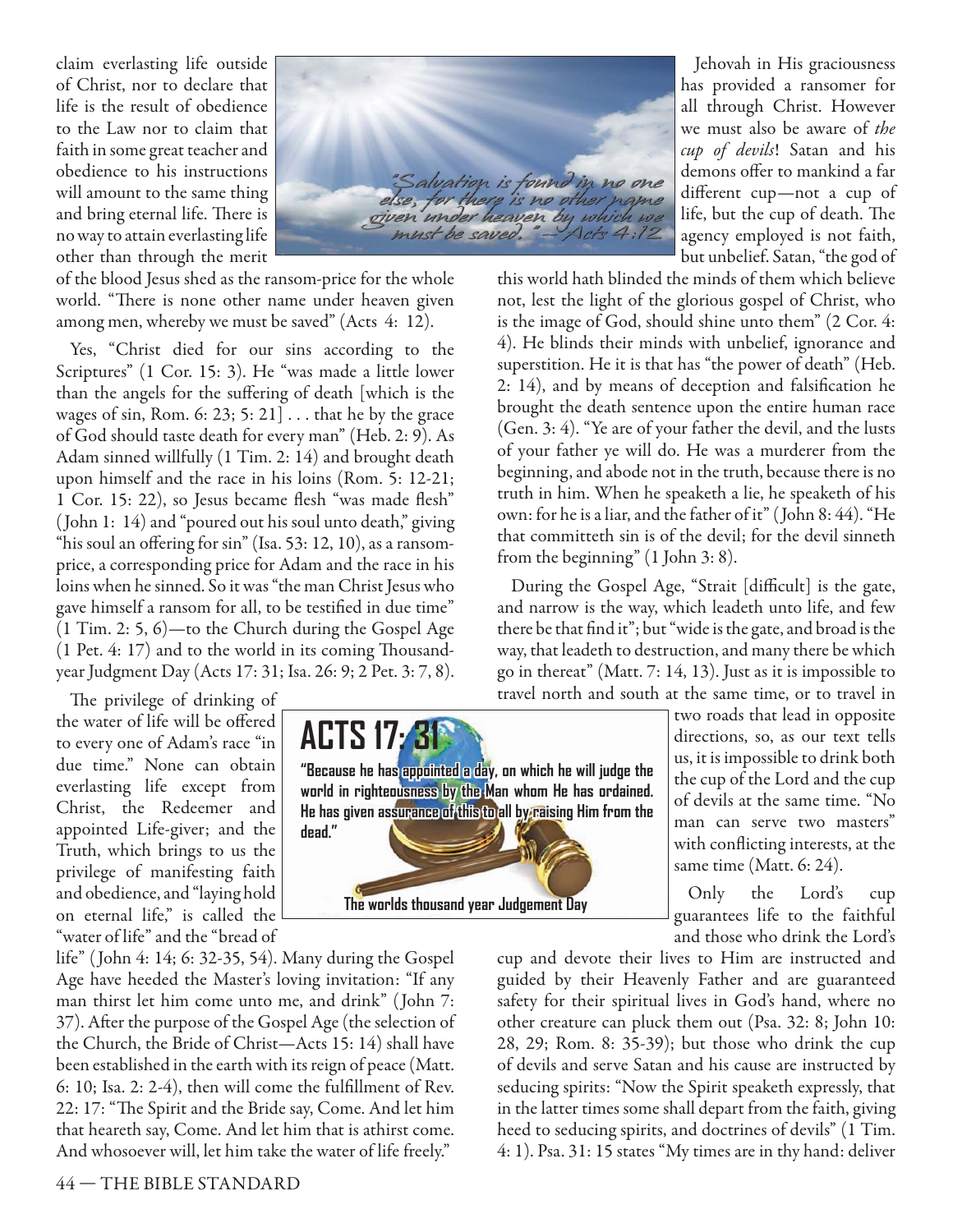me from the hand of mine enemies, and from them that persecute me." Oh, due to being prompted by "an evil heart of unbelief, in departing from the living God" (Heb. 3: 12), their lives are like a game of chance, very insecure.

Throughout the Bible Satan is pictured as the great enemy of mankind; and in his work he has the cooperation of a host of unseen spirit beings, all actuated by one common purpose, namely that of hindering the Lord's people from making their calling and election sure, and of hindering others from becoming the Lord's people. "Those by the way side are they that hear; then cometh the devil, and taketh away the word out of their hearts, lest they should believe and be saved" (Luke 8: 12). These evilly-inclined beings are variously referred to in the Scriptures as "devils," "unclean spirits," "wicked spirits," "lying spirits," "seducing spirits," "the angels that sinned." In Matt. 8: 28 "there met him two possessed with devils, coming out of the tombs, exceeding fierce, so that no man might pass by that way" and in Matt. 12: 45, "Then goeth he, and taketh with himself seven other spirits more wicked than himself."

"Those by the way side are they that hear; then cometh the devil, and taketh away the word out of their hearts, lest they should believe and be saved." (Luke 8: 12)

They obsess or possess human beings, using the tongues and the voices of these unfortunate persons to utter their own lying deceptions. In Matt. 4: 24 "And his [ Jesus] fame went throughout all Syria: and they brought unto him all sick people that were taken with divers diseases and torments, and those which were possessed with devils, and those which were lunatic, and those that had the palsy; and he healed them" (also Luke 8: 2; Acts 16: 16-18). Satan is repeatedly declared to be their "prince" or leader. The Bible further declares them to be the author of many of the false doctrines extant, and asserts that by believing and teaching these false doctrines the Lord's people may be unwittingly fellowshipping with these devils. This fact alone should be a sufficient reason why the Lord's people should be on their guard against such fellowship. "No man can serve two masters: for either he will hate the one, and love the other; or else he will hold to the one, and despise the other. Ye cannot serve God and mammon" (Matt. 6: 24). "Now the Spirit speaketh expressly, that in the latter times some shall depart from the faith, giving heed to seducing spirits, and doctrines of devils"(1 Tim. 4: 1). "But I say, that the things which the Gentiles sacrifice, they sacrifice to devils, and not to God: and I would not that ye should have fellowship with devils. Ye cannot drink the cup of the Lord, and the cup

of devils: ye cannot be partakers of the Lord's table, and of the table of devils" (1 Cor. 10: 20, 21).

The cup of devils is usually made to appear very attractive; only when it is drained to the dregs is its bitter end-effect realized. Its surface sparkles with hopes of earthly prosperity, pride, self-exaltation and "honor one of another"; and to attain these hopes, time, talent and influence are sacrificed to the bitter and disappointing end. It is indeed a *cup of intoxication, a cup of deceptions*  and delusions, whose awful potency finally is unto death. "There is a way that seemeth right unto a man, but the end thereof are the ways of death" (Prov. 16: 25).



Well does the Apostle say, "The things which the Gentiles [the unbelieving world] sacrifice, they sacrifice to devils, and not to God: and I would not that ye [believers, Christians] should have fellowship with devils. Ye cannot drink the cup of the Lord, and the cup of devils" (1 Cor. 10: 20, 21).

In other words, we cannot partake of the spirit of the world, the spirit of selfishness, ambition, pride, and sacrifice our lives to these ignoble aims, and at the same time partake also of the spirit of Christ, which is unselfish, humble, self-denying and glad to sacrifice earthly ambitions in the service of Him who bought us with His own precious blood. We cannot partake of both dispositions, for the one is the reverse of and antagonistic to the other.

Again our great Jehovah speaks through James 1: 7, 8 "For let not that man think that he shall receive any thing of the Lord. A double minded man is unstable in all his ways." Since this warning is addressed, *not to the world*, but to those who have already pledged themselves to drink of the Lord's cup, their partaking now of the devil's cup implies their turning away from the Lord's cup. And if any are so foolish as to give the consent of their minds to the partaking in some measure of both the cup of the Lord and the cup of devils—of the spirit of the Lord and the spirit of the world and of devils, of the doctrines of the Lord and the doctrines of devils, they are sure to reap disappointment!

Drinking of Satan's cup gradually brings more and more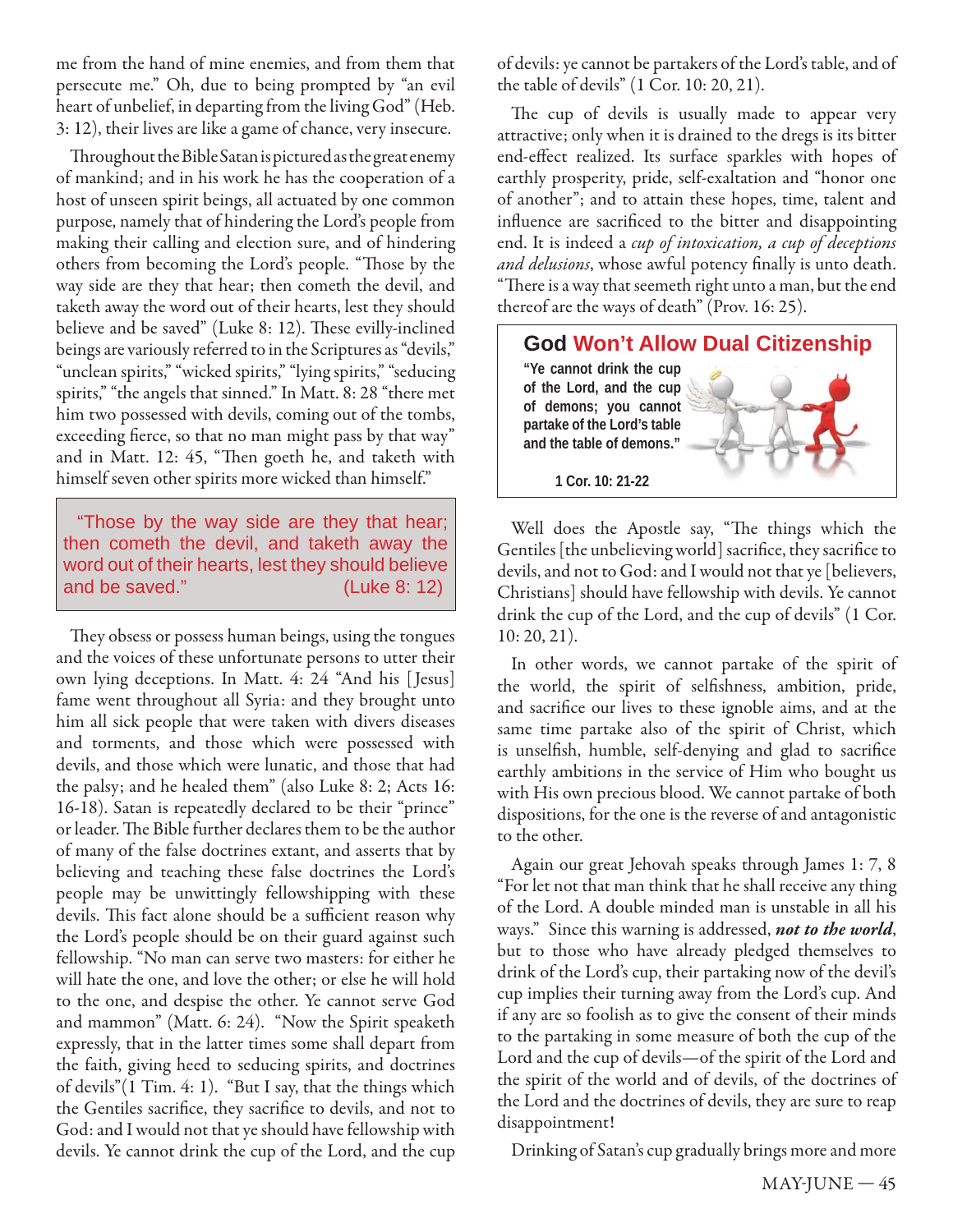a distaste for the Lord's cup, for its unwholesome and poisonous potion soon vitiates the spiritual sense of taste, undermines the spiritual health, and produces abnormal cravings for that which is not good. Let us avoid drinking of the cup of devils, which eventually brings death. Let us drink constantly, diligently and faithfully of the cup of the Lord, which alone brings true peace and joy and the blessings of life forevermore. It is indeed the cup of blessing!



# **TEN SCRIPTURES THAT TELL US HOW TO LOVE**

**1. Listen without interrupting Proverbs 18: 13 He who answers before listening—that is his folly and his shame.**

**2. Speak without accusing James 1: 19 The brother in humble circumstances ought to take pride in his high position.**

**3. Give without sparing Proverbs 21: 26 All day long he craves for more, but the righteous give without sparing.**

**4. Pray without ceasing Colossians 1: 9 For this reason, since the day we heard about you, we have not stopped** praying for you and asking God to fill you  **with the knowledge of his will through all spiritual wisdom and understanding.**

**5. Answer without arguing Proverbs 17: 1 Better a dry crust with peace and quiet than a house full of feasting, with strife.**



**6. Share without pretending Ephesians 4: 15 Instead, speaking the truth in love, we will in all things grow up into him who is the Head, that is, Christ.**

**7. Enjoy without complaint Philippians 2: 14 Do everything without complaining or arguing,**

**8. Trust without wavering 1 Corinthians 13: 7 It always protects, always trusts, always hopes, always perseveres.**

**9. Forgive without punishing Colossians 3: 13 Bear with each other and forgive whatever grievances you may have against one another. Forgive as the Lord forgave you.**

**10. Promise without forgetting Proverbs 13: 12 Hope deferred makes the heart**  sick, but a longing fulfilled is a tree of life.

# **THE INCREASE IN KNOWLEDGE AND UNDERSTANDING IS NOT THE RESULT OF NEW LIGHT, RATHER THAT THE LIGHT OF PRESENT TRUTH IS CONTINUING TO GROW.**



God sends no one away empty except those who are full of themselves Dwight L. Moody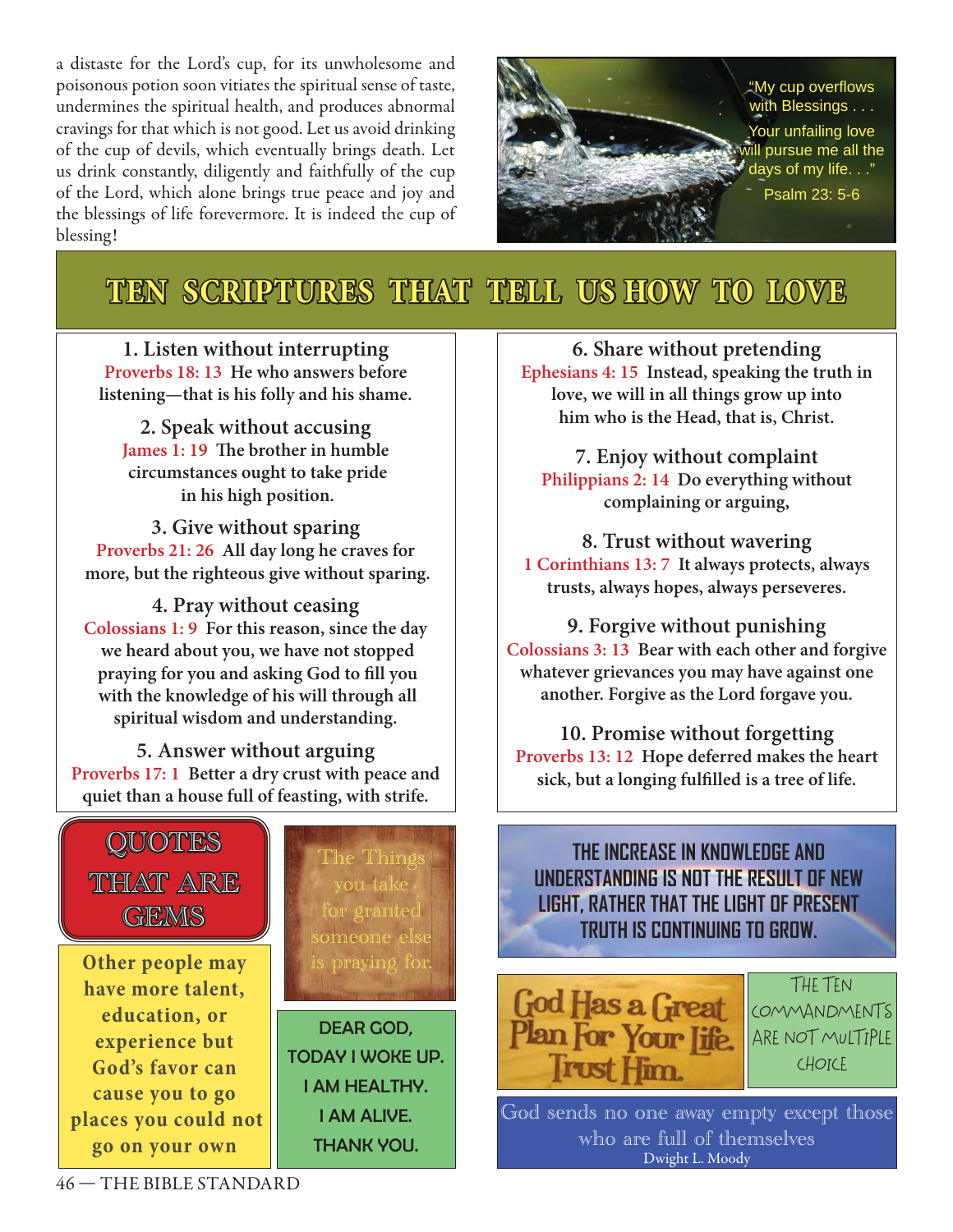

# King Belshazzar's Feast (The Fall of Babylon) Lesson 51

Pride overbalanced Nebuchadnezzar's judgment, and, in the plain of Dura, he was led to erect a great image of himself as Earth's Ruler, to which all people were required to bow down in obedient reverence! If the people could regard him as a god, they would be the more sure to obey him. But among them were three Hebrews who refused to bow the knee. Their religious scruples were not respected. It was enough that they were defying Emperor Nebuchadnezzar. A great furnace was heated seven times, or as hot as possible, and into it the three servants of God were cast. The men who threw them in inhaled flame and died. Nebuchadnezzar and his lords, looking over toward the furnace, saw the three unhurt and with them One like unto the Son of God. Nebuchadnezzar acknowledged the God of the Hebrews and commanded all the people to worship Him. Although God's people today may be subjected to fiery trials, they will probably not be literally burned in a furnace. Nevertheless, God's power can keep their hearts in every trouble.

It was after this that Nebuchadnezzar became insane and beast-like lived upon herbage, seven years, after which his reason was restored and he gave glory to God.

Later on came Belshazzar's Feast, the handwriting on the wall and the fall of Babylon, when the kingdom of the Medes and Persians, represented in the Image by the silver, and by the Bear in Daniel's vision, took possession of the dominions once ruled by Babylon. Cyrus' army turned aside the Euphrates, marched in through the riverbed and captured the city supposed to be impregnable.

Babylon is the symbolical name in Revelation for a great Ecclesiastical System. Its fall is described as accomplished through the drying up of the symbolical river Euphrates, that the way of the Kings of the East might be prepared—a Royal Priesthood, of which Christ is the Head. The river represents people and wealth.—Revelation 17:15.

### **Questions for Lesson 51**

- 1\* What overbalanced Nebuchadnezzar's judgment? What was he led to do?
- 2\* What was required of the people?
- 3\* Did all the people do as the king had commanded? Why not?
- 4\* What did the king order done to those who refused to bow before the image? How many were there found who refused to bow down to the image?
- 5 What happened to those servants who threw the Hebrews into the fire?
- 6\* As the king and his lords looked into the furnace what did they see?
- $7^*$  What did the king then order those in the fire to do? Dan. 3: 26 How badly burned were those three who had trusted in Jehovah?
- 8\* After seeing this demonstration of the power of Jehovah, what did Nebuchadnezzar say? What did the king do with these three brave Israelites? Dan. 3: 28, 30
- 9\* What lesson may we learn from this historical narrative? Par. 1
- 10 What happened later to King Nebuchadnezzar? Dan. 4: 19-37. Par. 2
- 11\* During the reign of Belshazzar, what happened at his great feast? What was seen upon the wall? Dan. 5: 1-5
- 12\* Who interpreted it for the king? Dan. 5: 14-24
- 13\* How did Daniel interpret it? Dan. 5: 25-29
- 14\* How was the prophecy fulfilled? Dan. 5: 30, 31. Par. 3
- 15 What does Babylon represent in Revelation?
- 16 How will mystic Babylon be overthrown? Par. 4
- 17\* Do you know of any facts which tend to show that the symbolical river Euphrates has begun to dry up? Studies, Vol. 2, pages 208, 209
- 18 Should we lend our support in any way to Great Babylon which has been doomed by God to destruction?
- \* The questions marked with an asterisk are especially for children.



If you have enjoyed this series of studies from "Тне Рното Тне Рното Drama ог Creation \$ 6.40 Drama of Creation," you may wish to purchase the book and STUDY GUIDE \$5.75 its accompanying study guide prepared with questions for both PHOTO DRAMA AND STUDY GUIDE (set) \$11.00 adults and children. We have a new shipment of these books in an attractive soft-cover binding.